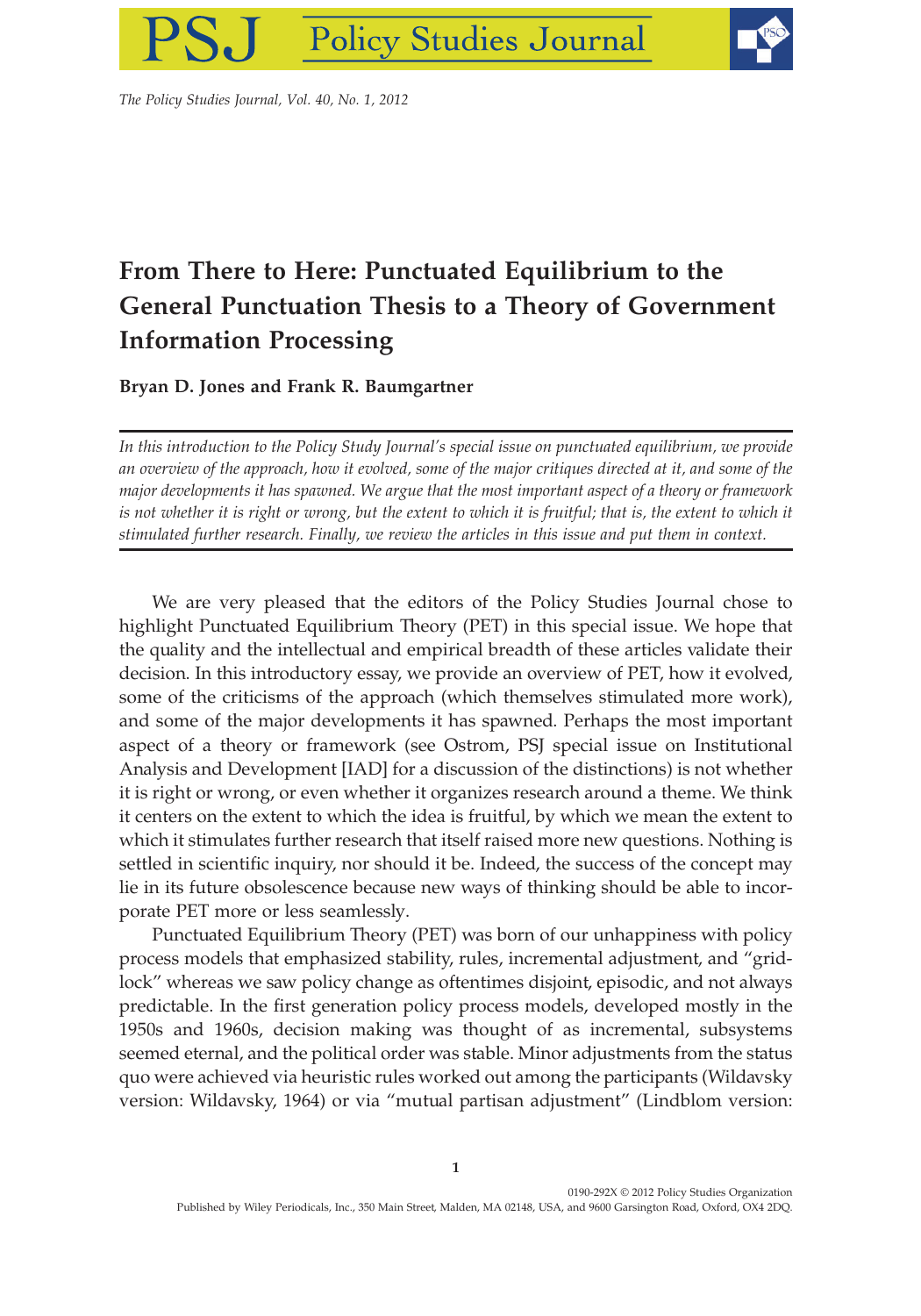Lindblom, 1959). Normatively, this seemed to be a beneficial approach because policymakers were operating within the reasonable range of experience, and incremental adjustments could always be reversed.

The stability framework was not the sole province of policy process theorists. Interest group theorists emphasized equilibrium and balance, in which preferences were weighted by intensity through the mechanism of involvement in the group process. The major critics of the approach mostly assumed the stasis model was correct and attacked it not for being wrong, but for not being democratic or responsive enough (Lowi, 1969). We hasten to add that we were (and are) big fans of the first generation models of Lindblom, Wildavsky, Fenno (1966), and others; they were great improvements on the mostly descriptive approach taken before them. They centered their models in bounded rationality, which continues to frame most work in public policy processes. Nevertheless, to us they seemed inadequate as descriptors of policy change. While they got the story mostly right, the part that they missed struck us as too important simply to ignore.

Yet just out of sight from the standard model was a literature that suggested a much less stable and much more disquieting political system. Burnham (1970, p. 181) wrote of critical elections as adjustment mechanisms when a conservative policyproducing system failed to respond adaptively to social and economic change, resulting in a broad redefinition of electoral and policy coalitions. Schattschneider (1960) began to think of political parties as mechanisms capable of disrupting the ongoing pluralist interest group system by expanding the conflict and bringing in new participants to the process. Cobb and Elder ([1972] 1983) systematically detailed the mechanisms participants might use in bringing new groups (and hence policy ideas) into the policymaking arena. Kingdon (1984), following Cohen, March, and Olsen (1972), grounded his theory of policy change in attention-based choice (and, more broadly, bounded rationality). Indeed, the whole notion of agenda setting, in which new proposals for governmental activity (or withdrawal from a committed line of activity) are discussed within government suggests disjointedness in the policy process.

The first generation of rational choice models in political science also emphasized the difficulties in achieving common objectives, and scholars recognized quickly the limited conditions under which equilibrium—in this case, equilibrium between policies and the preferences of participants in a political system—could be established. Kenneth Arrow (1951) and Duncan Black (1958) studied the problem of cycling in preference aggregation models, showing how complicated and unpredictable things could be. However, as long as analysts could assume that the preferences of publics and policymakers were stable and ordered along a single left-right dimension, the median voter theorem assured convergence to a stable and centrist point. Changes from this point would likely be incremental, or at least well behaved. While some formalists examined the possibilities of a multidimensional, and hence much less stable, world (McKelvey, 1976), too many scholars of political institutions, and particularly the American Congress, retreated to a one-dimensional, and hence stable and comforting, view of the world. William Riker, who in the end denied the possibility of political equilibrium, and Lin Ostrom and her research group, who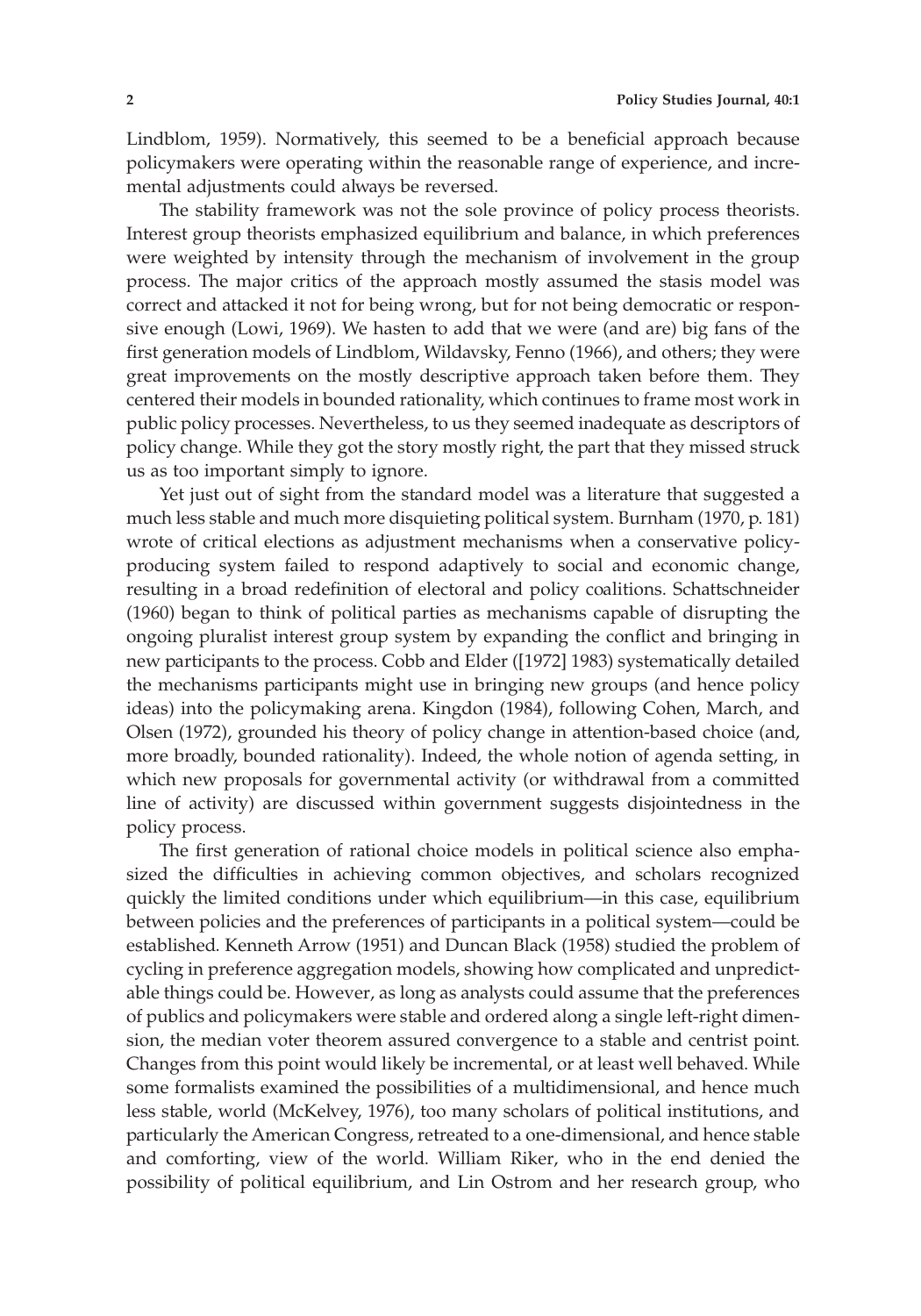vigorously explored analytically and empirically the conditions under which collective goals could and could not be obtained, stand as major exceptions to the retreat to the safety of single-dimensionality.

### **Basics of Punctuated Equilibrium**

PET sketches a disjoint and abrupt process of policy change, with long periods of stability separating the shifts. We undertook the original studies on which the theory was based in the late 1980s and early 1990s, when decrying "gridlock" was all the rage. We saw things differently: major policy changes were not only more frequent than the static gridlock approach suggested. They also could occur not just through elections but through a policy-by-policy adjustment process as well (Baumgartner & Jones, [1993] 2009). This policy-by-policy adjustment process allowed for disjoint policy change to ripple through the system without the need for top-down direction (although the model certainly allowed for that). Change encompassed incremental adjustment within policy subsystems and nonincremental, punctuated change when the subsystems assigned the policy could no longer contain the demands for change and the macropolitical institutions (Congress, the presidency, and the political parties) got involved. As had other scholars, we emphasized the incrementalist adjustment patterns within subsystems, leading David Prindle (2012) to refer to our approach as *punctuated incrementalism*. We saw these adjustment patterns as incomplete because the subsystem adjustments among affected interests omitted the disinterested, a theme that both Redford (1969) and Burnham (1970) stress.

We saw policymaking as a continual struggle between the forces of balance and equilibrium, dominated by negative feedback processes, and the forces of destabilization and contagion, governed by positive feedback processes (Baumgartner & Jones, 2002). In the former, a disturbance is met with countervailing actions, in a thermostatic-type process. In the latter, change begets change, generating a far more powerful push for change than might have been expected. Peter Érdi (2008) notes that the appreciation of positive feedback processes is central to a general scientific movement toward the study of general complex systems in which complex feedback mechanisms can lead to large and occasionally surprising changes. Most recently, Mark Lawrence Schrad (2010), in his study of prohibition policies in the United States, Sweden, and Russia, deftly shows how these processes can be filtered though the institutional structures of nations.

## **Microfoundations**

PET rests solidly on a microfoundation: a model of decision makers based on bounded rationality. Bounded rationality rejects the premise of comprehensive rationality that humans tally up costs and benefits and choose the best course of action. Rather, decisions are channeled by their cognitive and emotional architectures. In particular, decision makers are prisoners to their limited attention spans, and the key governor of the allocation of attention: emotion (Jones, 1994, 2001, 2003; Simon, 1983,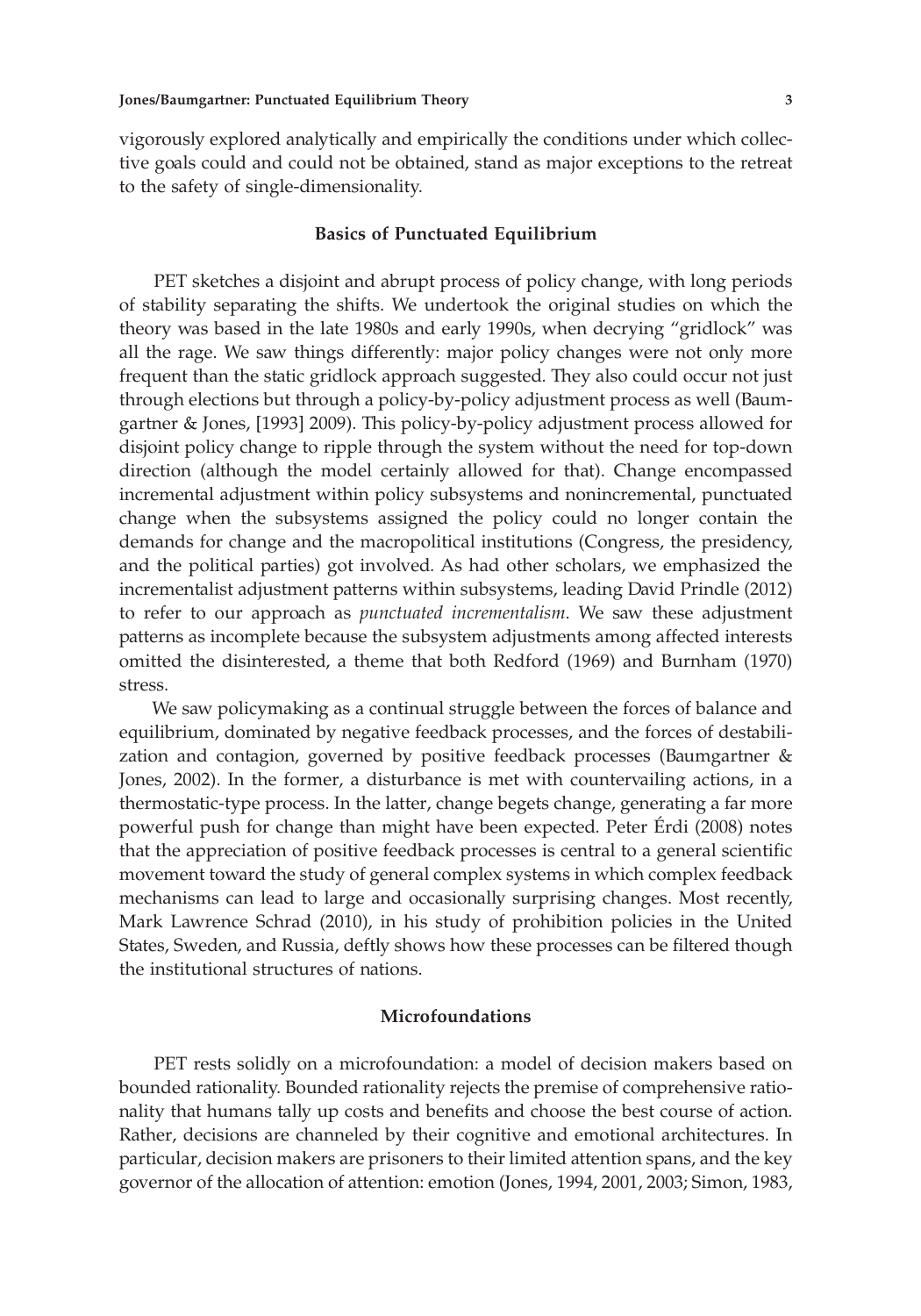1986). Through such methods as specialization of function and hierarchical organization, human organizations are able in part to overcome some of the facets of human cognitive architectures. For example, a properly organized public agency or legislative committee system allows for the parallel processing of inputs, overcoming the cognitively dictated limits to serial processing of human cognition. Nevertheless, at some point, the organization *qua* organization must take action—Congress must vote on its committees' proposals—and at that point parallel processing shifts to serial, with its severe attention limits. We term the focus of collective organizational attention its *agenda.* As a consequence of the need of all organizations to process information in serial fashion, emotional arousal is part of policymaking, responsible for rapid shifts in the focus of policymaking attention.

In focusing on the human cognitive and emotional side of political decision making, PET is similar to the Advocacy Coalition Framework (ACF) (see the special issue of the *Policy Studies Journal* 39 [3] 2011). However, ACF relies on attitudinal and belief structures, whereas PET is based more on the allocation of attention and the heuristics that decision makers, and consequently organizations, use to allocate scarce attention. Unlike other resources capable of being allocated to choice, which can be adjusted continuously to the nature of the problem, attention must be allocated in a disjoint and episodic manner. Moreover, decision makers have a built-in resistance to altering their decision premises, which is required for major policy change.

Attention allocation is a critical, but not the only, reason for disjoint policy change. The other is the resistance built into the institutional structure of policymaking. The rules for making binding decisions in any political system operate to make change difficult. This is especially true of the American system, with its constitutionally required complex of divided and separated powers.

## **Dynamics of Policy Change: Where Punctuated Equilibrium Fits**

Punctuated equilibrium is explicitly a theory of policy dynamics as it focuses on the mechanisms that lead to policy change. As such, it joins several other explicitly dynamical theories oriented toward understanding political change by detailing a specific mechanism (or set of related mechanisms) responsible for policy change.

In today's political climate of intense partisanship and polarization, one might be tempted to conclude that the adjustment processes of PET are no longer relevant, with only top-down party-organized change being possible. Yet consider the following. In late 2010, with broad bipartisan support, Congress passed and the president signed the Food Safety Modernization Act, a major new food safety bill, the first major revamping of these laws since the 1930s. However, this was not the only subsystem-generated act passed by the 211th Congress. Others include the Credit Card Act (passed unanimously); the Family Smoking Prevention and Tobacco Control Act; and the Healthy, Hunger-Free Kids Act.

At the subnational level, the rights of homosexuals have gained tremendous traction through state-level action—quite clearly the sort of positive feedback mechanism across states analyzed so persuasively by Boushey (2010). Through a similar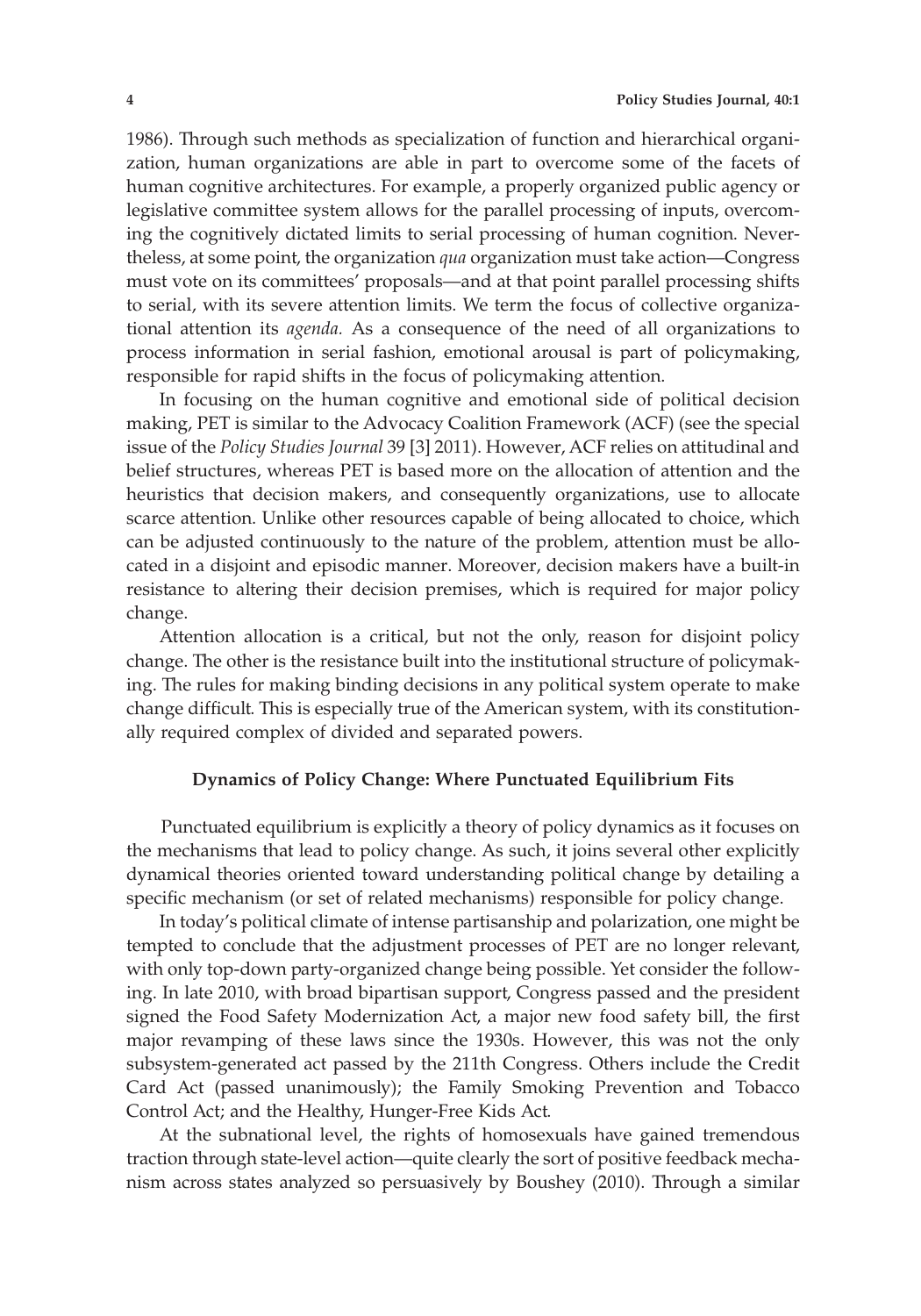mechanism, the use of the death penalty in all states is declining and now prohibited in former death-penalty states Illinois and New Mexico (Baumgartner, De Boef, & Boydstun, 2008). Antiabortion and antismoking advocates have won skirmish after skirmish by using a venue-by-venue approach, with only limited actions by the macropolitical institutions. Texas, facing a huge scandal in its juvenile justice system in 2007, has reformed the system so thoroughly that the *New York Times* (2010) cited it as a potential model for the nation.

Nevertheless, many of the major laws passed by the 211th Congress were related to the economy or to the major healthcare reform bill, most only after intensely partisan debate. It seems likely that had Republicans held the presidency and Congress after 2009, they would not have passed the Health Care and Education Reconciliation Act of 2010. However, they would still have been faced with a failing economy and would likely have addressed the problem with some set of measures—indeed, many of the major measures directed at addressing the financial meltdown of 2008 were initiated by the outgoing Republican Bush Administration. It was the "facts on the ground" that led to the primary policymaking agenda of the 211th Congress, not the election itself.

#### **The Standard Model**

In the study of American political institutions, there is a standard model of policy change, and it is based in elections. Policy change is caused by changes in the policy preferences of policymakers. Policymaker preferences change when they are replaced through the election process. Change is generated by elections, which shifts the preferences of policymakers by replacing them with other policymakers, who in turn shift policy. This among many is taken as the essence of democratic accountability. The ability of new majorities to shift policy is limited by the set of institutional governing rules and procedures (Krehbiel, 1998). Because the approach treats the sources of change as fully exogenous, it is characterized as *comparative statics* (that is, comparing one static state [preelection] with another [postelection]). The "elections matter" model is perhaps the single most common interpretation of politics both in the United States and in comparative studies of Western democracies.

As attractive as the standard model is on its face, as a general model of policy change, it is much more limited than analysts realize (Baumgartner, Jones, & Wilkerson, 2011; Workman, Jones, & Jochim, 2009). First, in many cases, major policy change occurs in the absence of electoral change—including such important pieces of legislation in the United States as the Bipartisan Campaign Finance Reform Act of 2002 (McCain-Feingold) and the Troubled Asset Relief Program of 2008. Second, the standard model has no role for the prioritization of policy issues—why does a legislature choose to work on health care rather than economic regulation, for example? The approach assumes that policymakers may be ordered along a liberalto-conservative dimension, and parties as a consequence may be ordered along the same dimension as well. The one-dimensional approach assumes that health care and economic regulation fall somehow along the liberal-to-conservative dimension,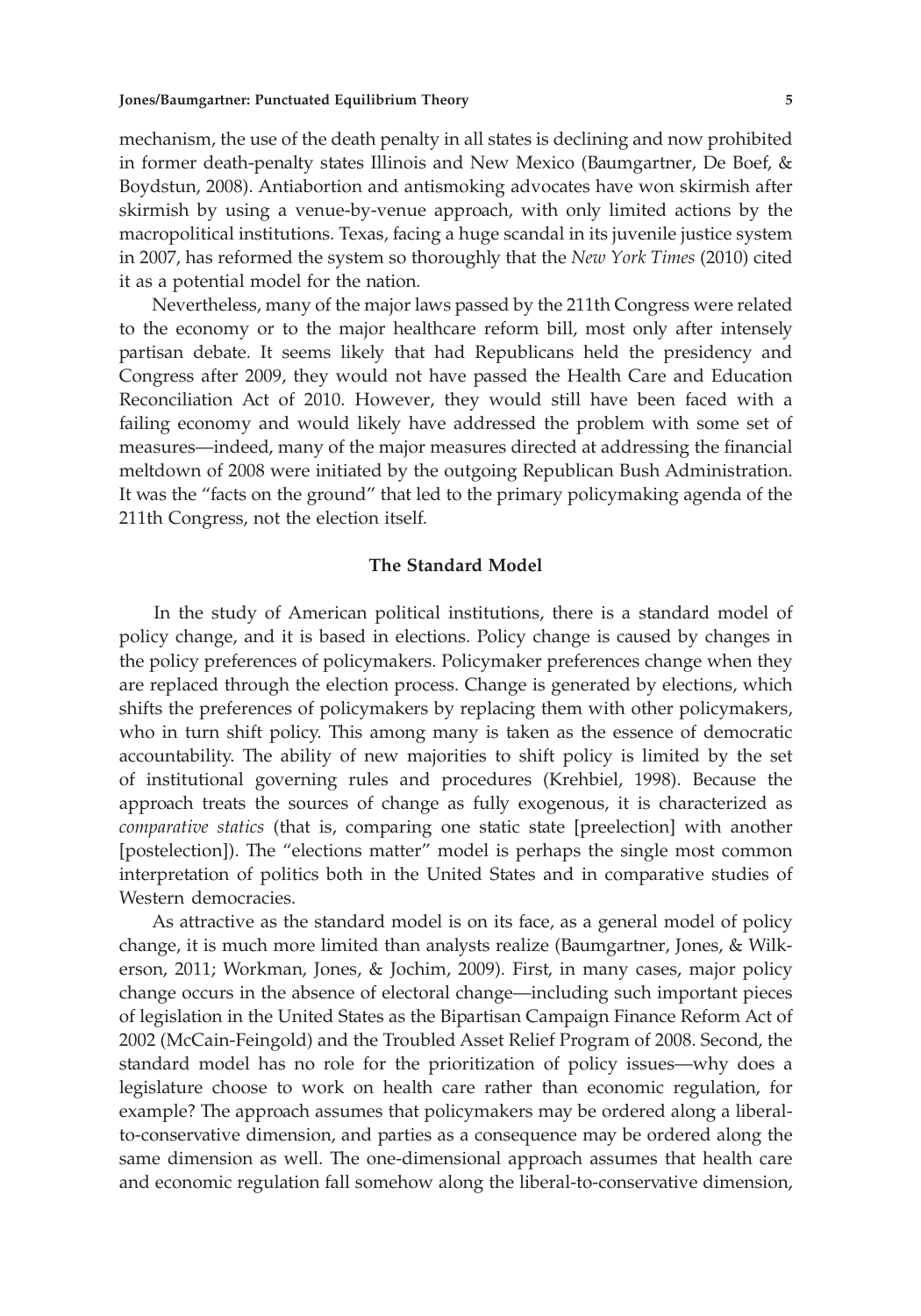with one being more liberal than the other. When conservatives replace liberals, the agenda-setting process is shifted to the right. However, it is unclear that shifts in ideology have much to do with the prioritization of problems facing government or, at a minimum, it leaves a huge range of possible priorities from which the new leaders may choose. Third, many major changes in policy have been forged by conservative leaders expanding the role of government, or liberals shrinking it. George W. Bush enacted both No Child Left Behind Act of 2001, the largest expansion of the federal role in education, and the Medicare Modernization Act of 2003, the largest expansion of the social safety net since the Lyndon Johnson presidency. Nixon created the Environmental Protection Agency; Clinton ended "welfare as we know it."

This does not deny the impact of elections; these can and do create important shifts in the direction of public policy. However, we can point to many policies where this is not the case, and when we have looked at a list of all policy changes, or when we have tracked budgets over time, we have often found that elections were an important element in only a small (but nonetheless distinct) percentage of the cases (Baumgartner, Foucault, & François, 2009; Baumgartner, Jones et al., 2011).

In effect, the comparative statics approach has conflated the choice of policy issue (agenda setting) with the policy solution chosen *given* a policy problem. At the problem stage, political parties and elections play a limited role. At the solution stage, ideology and partisanship clearly play a more important role. By looking over time and by focusing on attention and agenda setting, we have often noted that actors across the entire political system collectively shift attention; these shifts are rarely the province of one partisan camp alone, ignored by the other side. Sometimes these shifts are related directly to election considerations or results, sometimes they are not. In any case, these shifts are not explainable within the confines of the standard model based in preference shifts caused by electoral change.

The agenda-setting perspective has recognized the critical role of information in the policy process in a way that the election-centered model has not. Problem definition does not generally occur in a vacuum; it occurs when the flows of information indicate that a situation is worthy of governmental attention. As a consequence, agenda changes can occur in the absence of elections or public opinion.

Given the importance of collective shifts of attention over time, shifts that can sweep across the entire political spectrum, it is not surprising that the agenda-setting perspective has led to research directions that cannot be pursued by relying on the more common research project focusing on decision making or bargaining during a single congress or a single presidency. Such studies take the items on the agenda, the focus of attention, for granted and attempt to explain the partisan conflict associated with the choice of solutions. An agenda-setting perspective takes one step back in the process, attending to the choice of issues that become the grist for political conflict. Because we look at issues over a long enough time frame, we can observe changes in attention patterns to issues, not just the selection of solutions. Perhaps more than any other difference, this one explains how the policy dynamics approach differs from the preference-based approaches to the study of political institutions. Dynamics are at the center, not cross-sectional variation.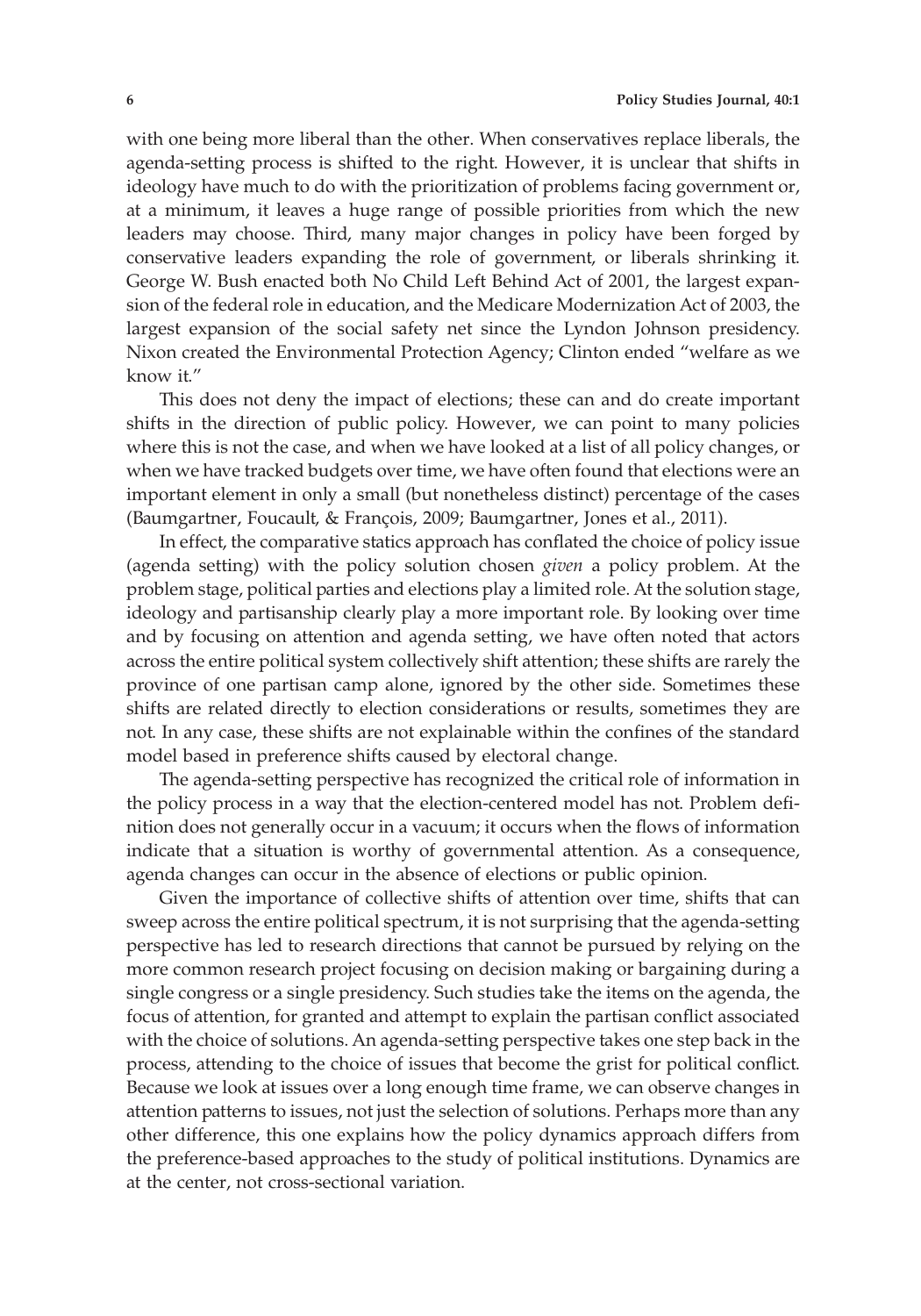## **Evolution of Punctuated Equilibrium**

If not the standard model, then what? In an attempt to account for large-scale policy changes at the macropolitical level as well as within subsystems, we developed the *general punctuation thesis*, a generalization of the punctuated equilibrium approach (Jones & Baumgartner, 2005). This more general approach emphasizes the role of the processing of information in a policymaking system. Information processing involves collecting, assembling, interpreting, and prioritizing signals from the policymaking environment (Jones & Baumgartner, 2005). Some of this is done explicitly, as is the case for monitoring the state of the economy, and some without any explicit regard to systematic monitoring. In either case, information can be *uncertain* (the precise value of the estimate is not set) and *ambiguous* (subject to more than one interpretation). Even when attended to, information still must be interpreted and translated into policy action.<sup>1</sup>

While traditional approaches to information tend to focus on private information that is not available to all, we emphasize the great availability of information in most policymaking realms (Jones & Baumgartner, 2005).<sup>2</sup> Policymakers are bombarded with diverse information from many different sources, with varying reliabilities. Much of this information has implications for the prioritization of policy action. Policymakers, as boundedly rational decision makers with human cognitive constraints, focus on some of this information and ignore most of it. This selective attention process has critical consequences for policymaking, and especially how the political system prioritizes problems for policy action.

Many theories of policy change emphasize the correspondence between the direction of preferences (left to right) among legislators or the public, on the one hand, and the direction of policy (liberal to conservative), on the other. We, however, emphasize the necessity of prioritizing issues they address. The key question is how policymakers prioritize issues for action given the flow of information into the system. Both the bounded rationality of political actors and the resistance to change structured into the U.S. governmental system imply that the processing of information will be disproportionate—that is, it will not match the policy implications of the information available to policymakers. Rather, the system will tend to shift from underreacting to overreacting to information.

This tendency toward the disproportionate processing of information means that problem prioritization will be stable for most of the time because the resistance will not be overcome by the flow of information. Hence, the policymaking process will appear to be stable and unchanging. When policies change, they will shift in a disjoint and episodic manner; as a consequence, policymaking will appear to be in a period of exception to the general rule of stability—or simply responding to unspecified "exogenous forces." But in fact the disjoint policy responses are part and parcel of the same policymaking process that generated the periods of stability. In a not-unfamiliar story line, a problem festers "below the radar" until a scandal or crisis erupts; policymakers then often claim "nobody could have known" about the "surprise" intervention of exogenous forces, and then scramble to address the issue.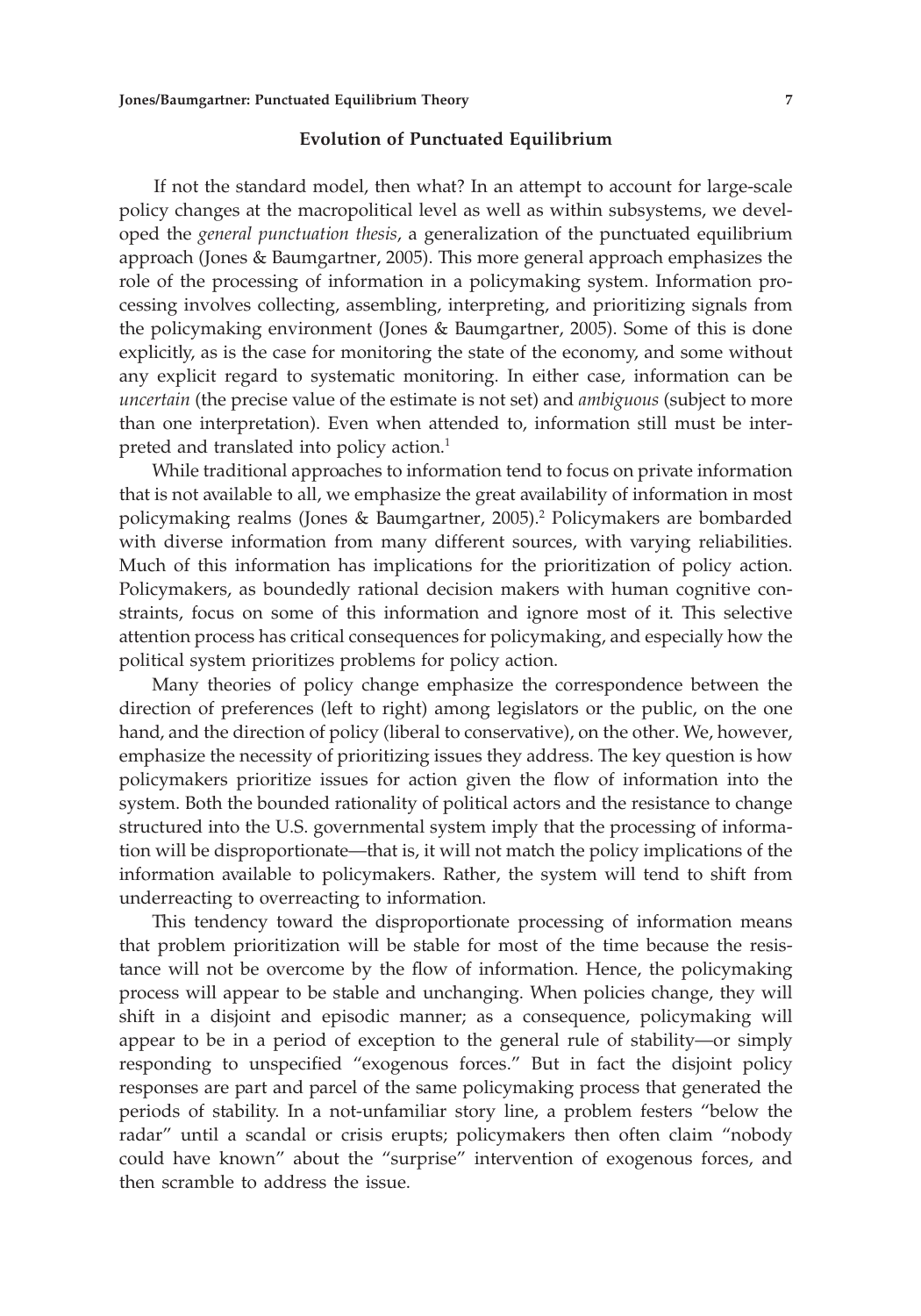The more general approach, compared with the original PET formulation, has both costs and benefits. The benefits are the movement toward a more comprehensive theory of policy change. The costs are that the detailed substantive policy analyses that are the cornerstone of PET get submerged in the more general formulation (Weimer, 2008).

## **Stick-Slip Dynamics**<sup>3</sup>

The general punctuation thesis specifies an interaction between the flow of information into a policymaking system and the resistance, or friction, to adjustment that is built into the system. In the natural world, there are various specifications for friction, but all of them involve the interaction of two forces: a retarding force and a force directed at overcoming the retarding force. Earthquakes are a primary example of one type friction. The general process that generates earthquakes is known as stick-slip dynamics. The earth's tectonic plates are held in place by a retarding force, the "friction" of the plates, while the dynamic processes generated by activities in the earth's core push on these plates. When the forces acting on the plates are strong enough, the plates release, and, rather than slide incrementally in adjustment, slip violently, resulting in the earthquake.

Political systems, like many social systems, are characterized by considerable friction. Standard operating procedures in organizations, cultural norms, and facets of human cognitive architectures provide stability of behavior in a complex world. In politics, ideology and group identifications provide strong and stable guides to behavior in complex circumstances. In politics, a second source of friction exists: institutional rules that constrain policy action. In the United States, the national government can enact policies only when supermajorities are assembled. In parliamentary democracies, especially ones with proportional electoral systems, action may be constrained by multiparty governing coalitions.

The comparative statics approach (the standard model discussed above) ignores the ongoing information-processing needs of an adaptive system, and political systems are clearly adaptive systems. They dynamically respond to incoming information, not just the preferences of those making decisions. Punctuated equilibrium provides an alternate analytical frame to the preference-based analyses of comparative statics. The stability imposed by the two kinds of friction, cognitive/ organizational friction and institutional friction, does not cause universal gridlock, with a system awaiting elections to point to change. However, it is a retarding force that interferes with the smooth adjustment of a political system to changing information signals from the policymaking environment. Change occurs only when the informational signals from the external world either are extraordinarily strong, on the one hand, or when the signals accumulate over time to overcome the friction. (This latter mechanism is known as error accumulation.) As a consequence, policymaking systems remain stable until the signals from outside exceed a threshold, and then they lurch forward—that is, a policy punctuation occurs; afterward, they resume "equilibrium." Disproportionate information processing, in which the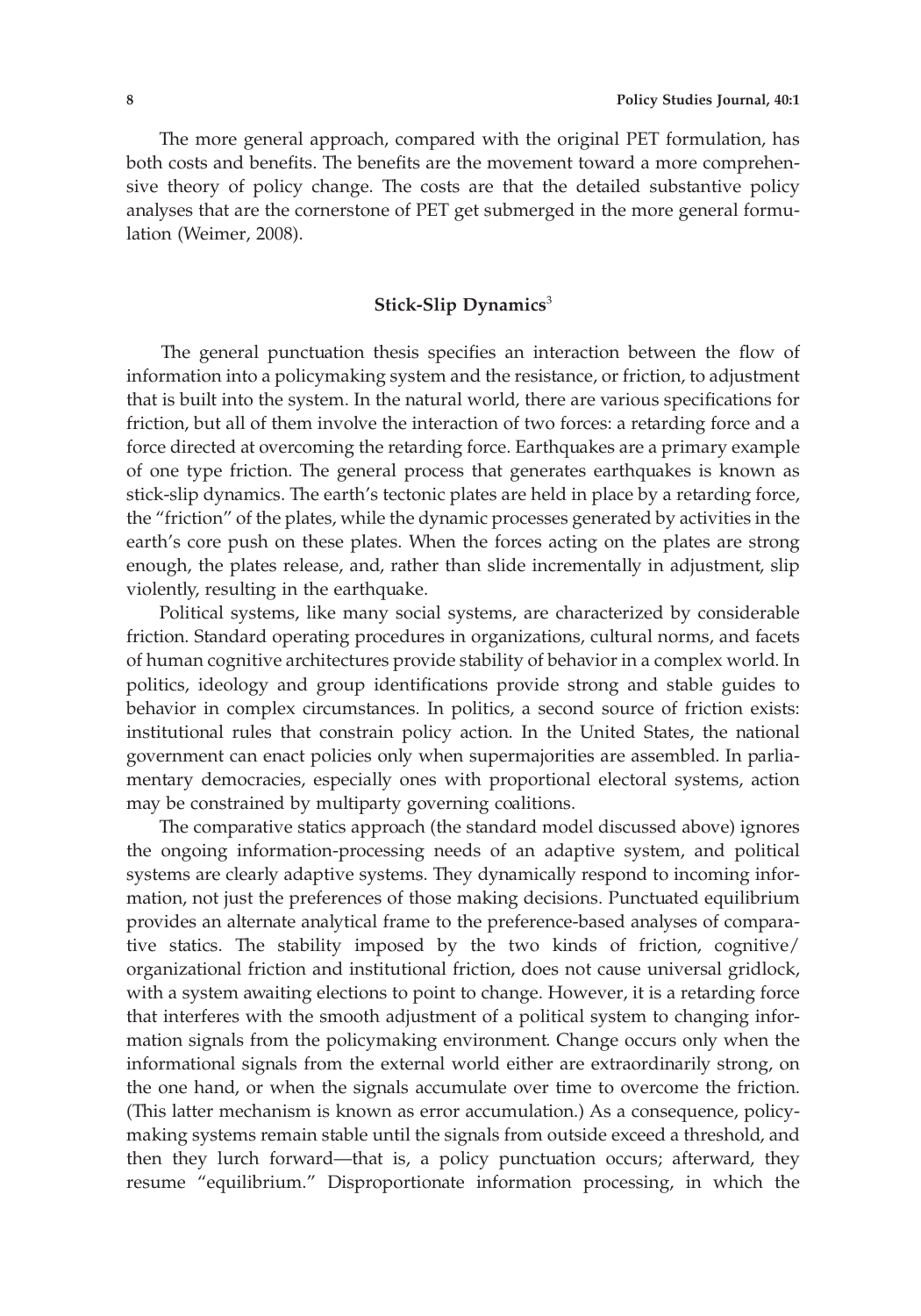system tends to alternate between under-adjusting to the flow of information and overresponding to it, is directly related to stick-slip dynamics.

Over the years, public policy scholars have amassed considerable evidence that the general punctuation thesis has validity at the federal level in United States, at the state level in the United States, and in several European nations (see True, Jones, & Baumgartner, 2007; Prindle, 2012, for a summary of the findings).

## **Democracy, Preferences, and Adjustment**

Does this mean that elections are meaningless? More broadly, is the emphasis on information processing rather than the preferences of citizens in policymaking fundamentally undemocratic? Surely it implies a loss of control by the electorate to control the behaviors of policymakers.

We think not. We think of the traditional political forces such as public opinion, interest groups, elections, and other forms of political participation as providing *weights* for the information signals. Elections themselves may be indicators not so much of the desire of the public to move to the right or the left and more an indicator of the need for policymakers to solve problems viewed as pressing by the public. This is what we mean by weights on the information signals. We have found, for example, that the extent to which the public weights the economy as the most important problem facing the country is more important in affecting whether Congress pays attention to economic policy (has hearings on economics) than the actual state of the economy (Jones & Baumgartner, 2005). More generally, the issues that policymakers in the United States address are closely matched to the priorities of the public, but the correlation weakens as we move from attention to lawmaking to budgeting (Jones, Larsen-Price, & Wilkerson, 2009). Given the American system, this makes sense. It is reasonably easy to address a concern through, for example, congressional hearings, but it is not so easy to schedule and win a roll-call vote on the issue, and even harder to enact a law addressing the issue.

#### **Stochastic Processes and Complex Systems**

Our original work on policy punctuations drew heavily on developments in other disciplines. Our debt to the debate on the pace of evolution in paleontology is clear (see Prindle [2012] and Vergano [2011], for a lucid popular account). The debate over whether the mechanisms of evolution could support rapid punctuations continues in biology, but social and political mechanisms are fully capable of causing such changes. We were far more influenced by developments in finance economics and what has become known as the study of complex systems. In finance, the efficient market thesis continues to be debated (see Sewell [2011] for a brief but thorough review), but we were more drawn to the work of those scholars, beginning with Benoit Mandelbrot (1963, 1997), who challenged the thesis. Briefly, the efficient market thesis postulates that markets reflect all information about an asset (such as a stock or commodity) in prices; hence, the period-to-period changes in valuation should resemble a random walk—essentially no trends or cycles should be in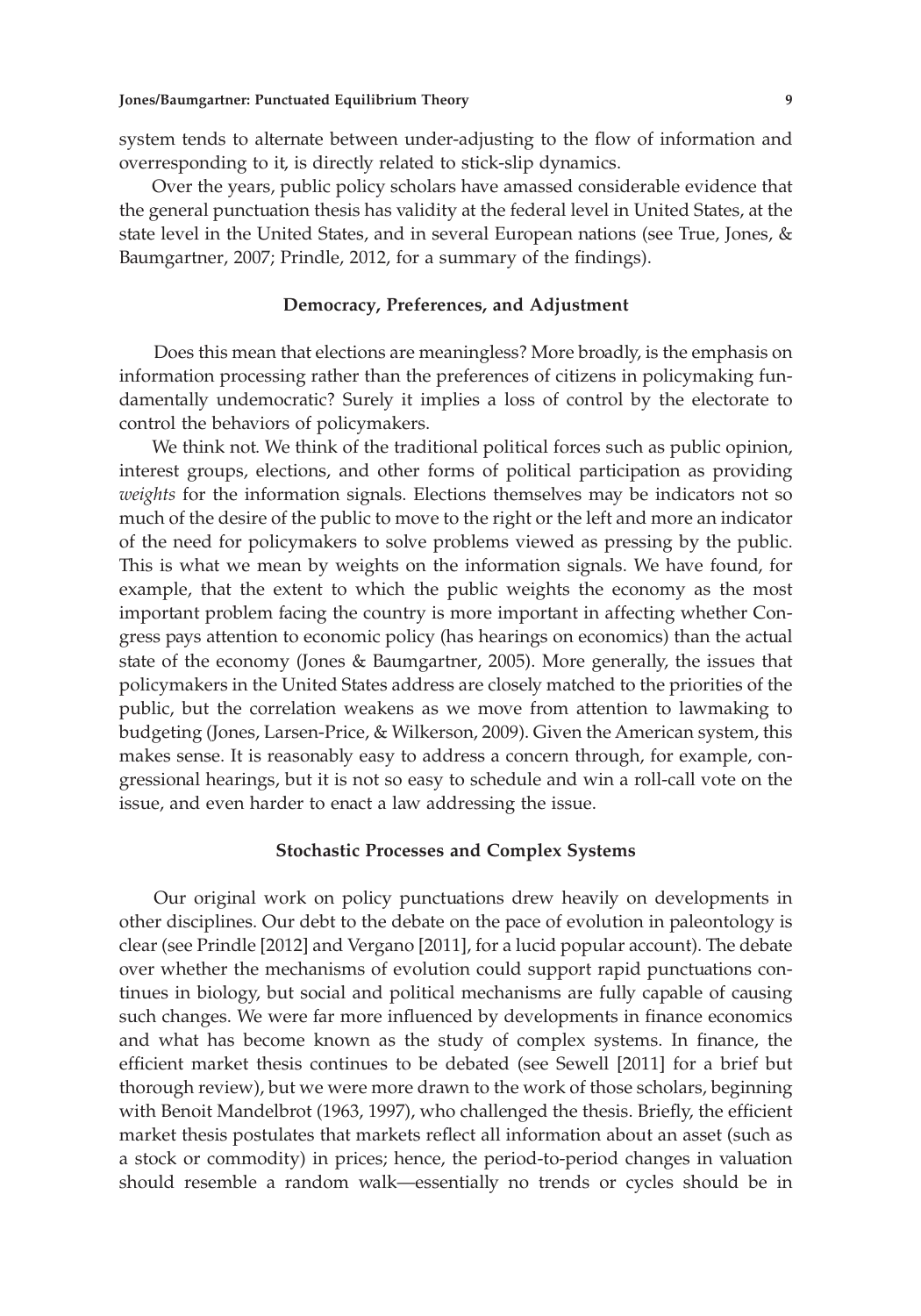evidence. As a consequence, period-to-period changes (such as day-to-day or monthto-month) in prices should be normally distributed. Mandelbrot, however, showed that certain commodity prices were not distributed normally, but rather were distributed as a power function. This implies that markets are capable of much larger changes than would be predicted based on the efficient market thesis—an issue now known as the "fat-tailed problem" because the tails of the distribution are much larger than expected based on the normal distribution. While the debate on the thesis continues in finance (Mandelbrot & Hudson, 2004), Mandelbrot's insights provided the basis for our studies of budget distributions.

Independently, the debate over incrementalism in budgets was forwarded by the work of John Padgett (1980), who introduced stochastic process methods to budgetary studies. Padgett showed that in incremental budgeting, period-to-period changes (annual budget changes) should be normally distributed. Our work showed that most period-to-period changes in budgets were not normally distributed, but rather leptokurtic with more slender peaks and fatter tails than normal distributions (Jones & Baumgartner, 2005; Jones, Baumgartner, & True, 1996). Indeed, they generally followed power function distributions (Jones, Baumgartner, et al., 2009). This directly implied the large changes that were qualitatively expected in the original punctuated equilibrium thesis. Moreover, power functions are the signature feature of slip-stick dynamics, hence unifying the role of institutional and cognitive friction into the stochastic process approach.<sup>4</sup>

Fat tails in budgets rule out the comforting policy world of incremental adjustments in all places at all times, although budget leptokurtosis implies that most of the time in most of the cases, incrementalism holds (Howlett & Migone, 2011). However, most policy change is accounted for by the punctuations, not the incrementalism. Such changes cannot be caused by smooth linear models that remain dominant in political science research and in social science more generally. Rather, multiplicative models with complex feedback features are called for. This puts punctuated equilibrium squarely within the complex systems approach, which emphasizes complex interactions and positive feedback in which "change begats more change" in addition to the more typical negative feedback, in which change in one direction stimulates counteracting change (Baumgartner & Jones, 2002). Interactions of a system with its environment are seldom linear and direct. One must appreciate internal system dynamics as well as external inputs to understand system outputs. The adjustment incorporates potentially complex interactions between the internal parts of the system and its environment. These interactions are often governed by simple processes, but they can combine in ways that generate a great deal of complexity—including the possibility of large changes that would not be anticipated by analyses relying on linear analysis (Érdi, 2008).

The study of complex systems is in its infancy, and to date, the approach involves more of a general almost philosophical stance about the world and how it works than a precise set of rules for addressing the issues that emerge. While the basis of the approach currently lies in exploring the complexity that emerges from simple forms, it has other characteristics, including the use of computer simulations, the mining of large datasets for patterns, and interdisciplinarity. Students of policy processes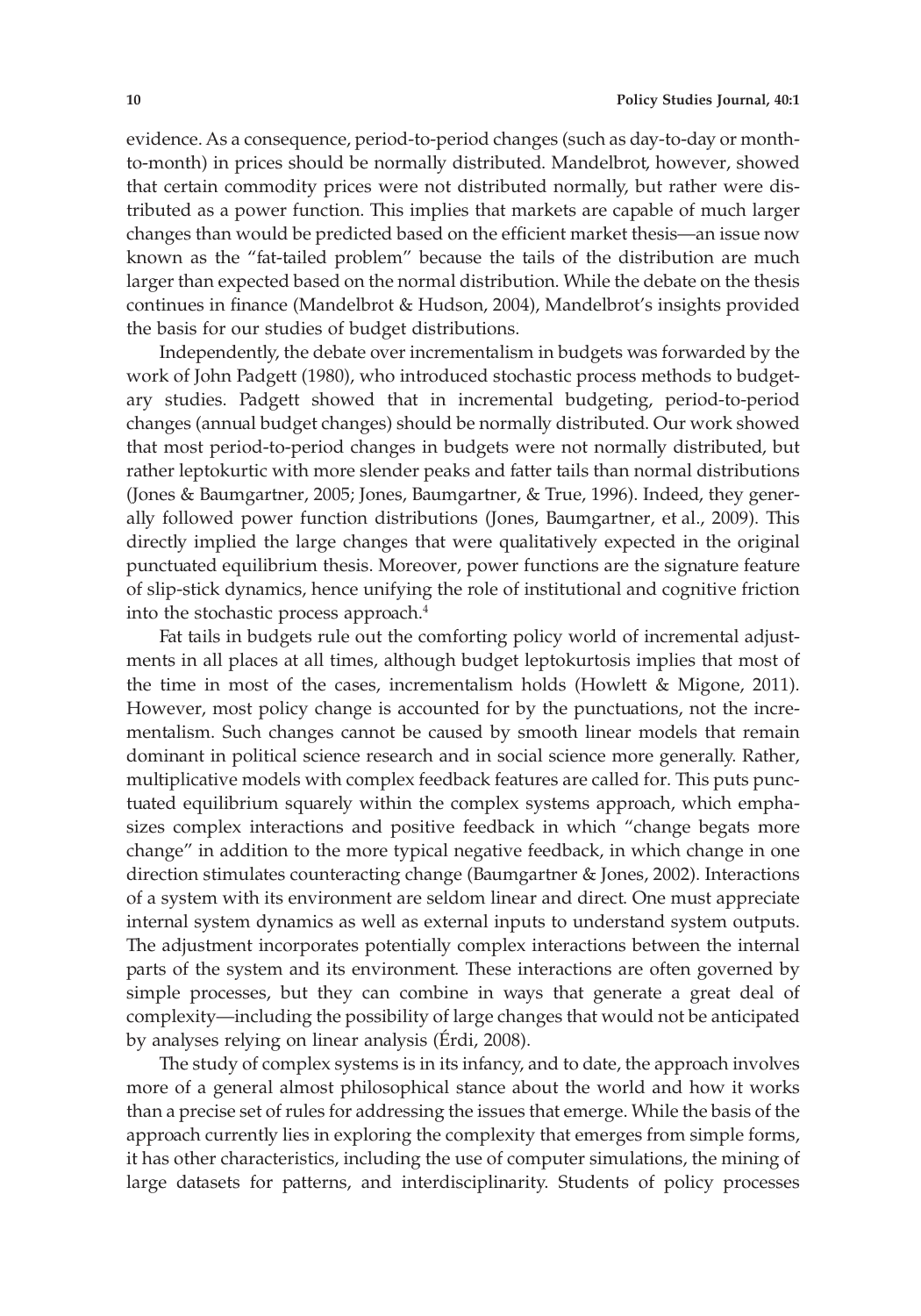would do well to begin thinking along the lines of scholars working in this field, being open to the possibilities of sudden, large-scale transforming change, and monitoring work in this field for applications to our own area of study.

## **Comparative Analysis**

The ideas we developed in *Agendas and Instability* struck many readers as quintessentially American. We focused on "venue-shopping," developed a theory in which parties were only a minor part of the story, and gave plenty of room to the dynamics of federalism and the conflict among branches of government. How would these ideas fare in other political systems? In Europe, a vigorous scholarship developed using case studies to examine whether the patterns we observed in the United States also occurred there. Perhaps surprisingly, many studies convincingly found such patterns (see True et al., 2007, for a review and discussion). Most recently, a special issue of *Comparative Political Studies* examines the current state of agendasetting research in comparative politics (see Baumgartner, Brouard, Green-Pendersen, Jones, & Walgrave, 2011).

There are good reasons for the pattern to exist elsewhere. There is nothing uniquely American about limited attention and policy subsytems. As we developed in greater detail in *The Politics of Attention*, the ideas at the base of the punctuated equilibrium model relate to human cognition and institutional resistance, and thus should be common to all political systems. Of course, they do not work in the same manner; institutional design and political culture matter, and these aspects should show up in definable differences among systems.

Beginning in 2004, scholars in a number of countries began to replicate the databases that are at the core of the Policy Agendas Project (see http:// www.comparativeagendas.org/). When they have looked at various elements of political change, stick-slip dynamics, not smooth adjustment nor election-governed changes, have appeared in every country where investigations have taken place. We entitled our paper on the distribution of changes in public budgets "A General Empirical Law of Public Budgets" because the similarities were so strong across all budgets and because we have yet to discover a public budget that does not have the tell-tale fat-tailed distribution that provides evidence for punctuated equilibrium (Jones, Baumgartner, et al., 2009). Moreover, we observed systematic differences among countries in the parameters of the distributions, differences that were associated with measures of friction within the countries.

In a second set of studies, scholars have found evidence of stick-slip dynamics through the stages of the policy cycle. If the general punctuation thesis were correct, one would expect to find the lowest level of resistance or friction in the earlier stages of the policymaking process, particularly agenda setting, with higher resistance as a proposal moves through the process. This has been confirmed first in the United States (Jones & Baumgartner, 2005; Jones et al., 2003) and later in European countries (Baumgartner et al., 2009). A second implication of stick-slip dynamics is that public opinion should be more important earlier in the cycle and less important later, a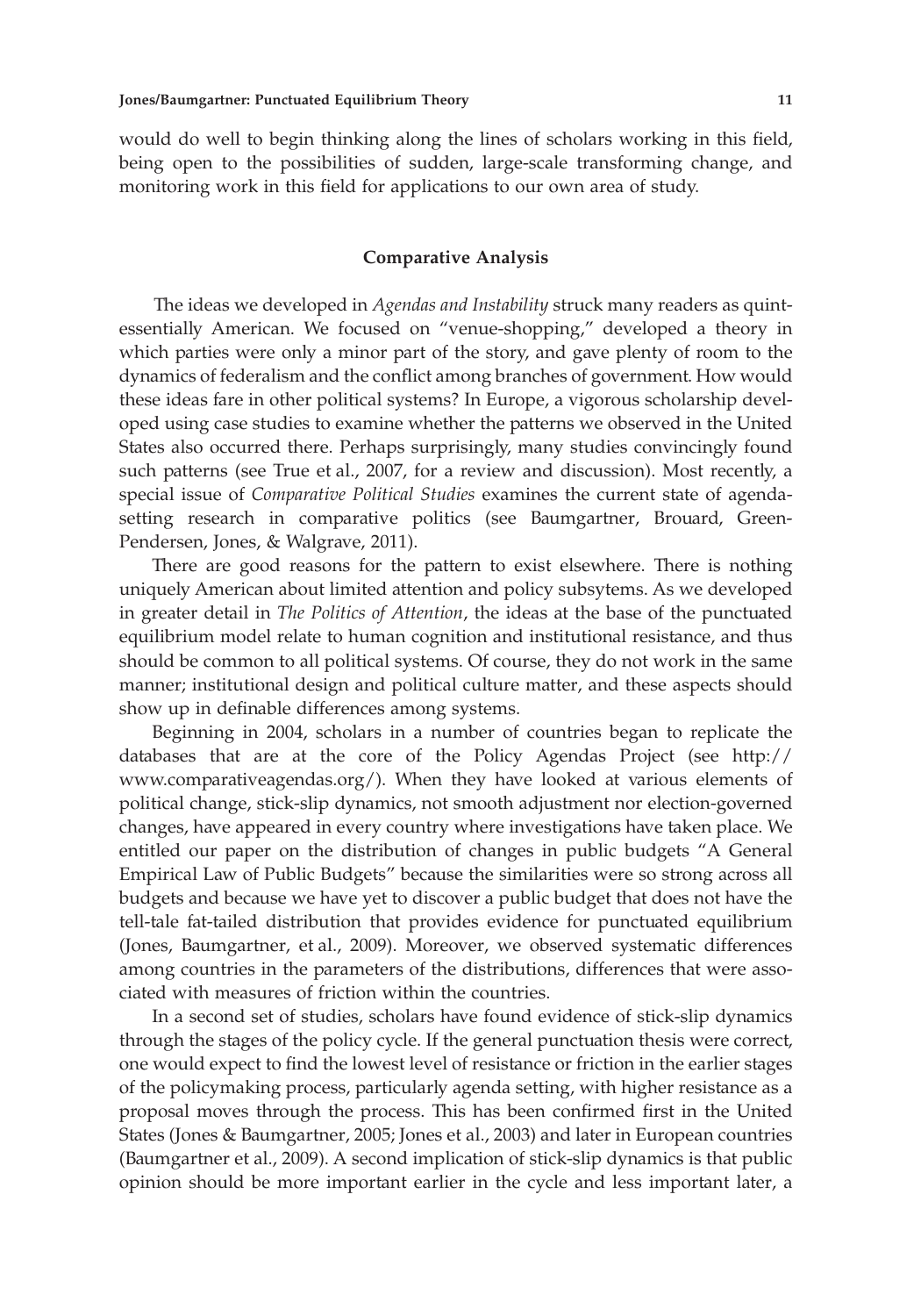thesis that has received strong support in the United States (Jones, Larsen-Price, et al., 2009) and in Spain (Bonafont & Palau, 2011).

As scholars have investigated policy dynamics in a wide range of political settings, they have found some patterns that seem to be universal such as the inability of any government to respond smoothly to changes in the environment. These findings have raised new questions. For example, are some institutional processes more efficient than others? Does the number of veto players affect the ability of governments to respond to incoming information? Do the disciplined parties and greater institutional control of a Westminster-style democracy allow for stronger election effects than we have seen in the United States, with its separation of powers, decentralized parties, and federal structure? Using the new datasets, scholars have discovered some surprising things, such as the important role of the parliamentary opposition in affecting the policymaking agenda and the associated constraints on the ability of governing parties to set the agenda (see Green-Pedersen & Mortensen, 2010). It is not that opposition parties can set the policymaking agenda; they can't. However, they can take advantage of circumstances to force governing parties to address issues they would rather avoid.

## **Measurement and Infrastructure**

Punctuated equilibrium is a theory of policy change, but the Agendas Project is a large collaboration based on the idea that whatever theory one is examining, careful measurement is critical. Political science and policy studies have collectively suffered from a focus on relatively small-scale empirical projects. Whereas biologists have taken on the task of mapping the entire human genome, creating massive international collaboration costing billions of dollars and lasting decades, social scientists typically work on a much smaller scale, typically that of a single scholar working alone.

Early in our collaboration, we concluded that the study of the dynamics of public policy was being retarded by the lack of availability of data over longer periods of time. Most quantitative policy studies were based on budgets and expenditures, but those measures are far "downstream" from the problem-definition and agendasetting processes we were studying. The long-run results are the datasets of the Policy Agendas Project (http://www.policyagendas.org/) and the Congressional Bills Project (http://www.congressionalbills.org/). The key to the system is a content-based categorization system for public policy that is reliable, and hence can be traced across long periods of time. Only with such data could scholars seriously study changes in the policymaking agenda with any degree of confidence.<sup>5</sup>

We developed a system for freely distributing all the data we code, along with an on-the-fly analysis tool that allows scholars and students alike to compare trends in the databases. The payoff, we have hoped, is that analysts would come to where the data are available, exploring unforeseen research directions, but also help in the development of a more serious public policy database infrastructure. And indeed we have been surprised at the different research projects that have used the resources of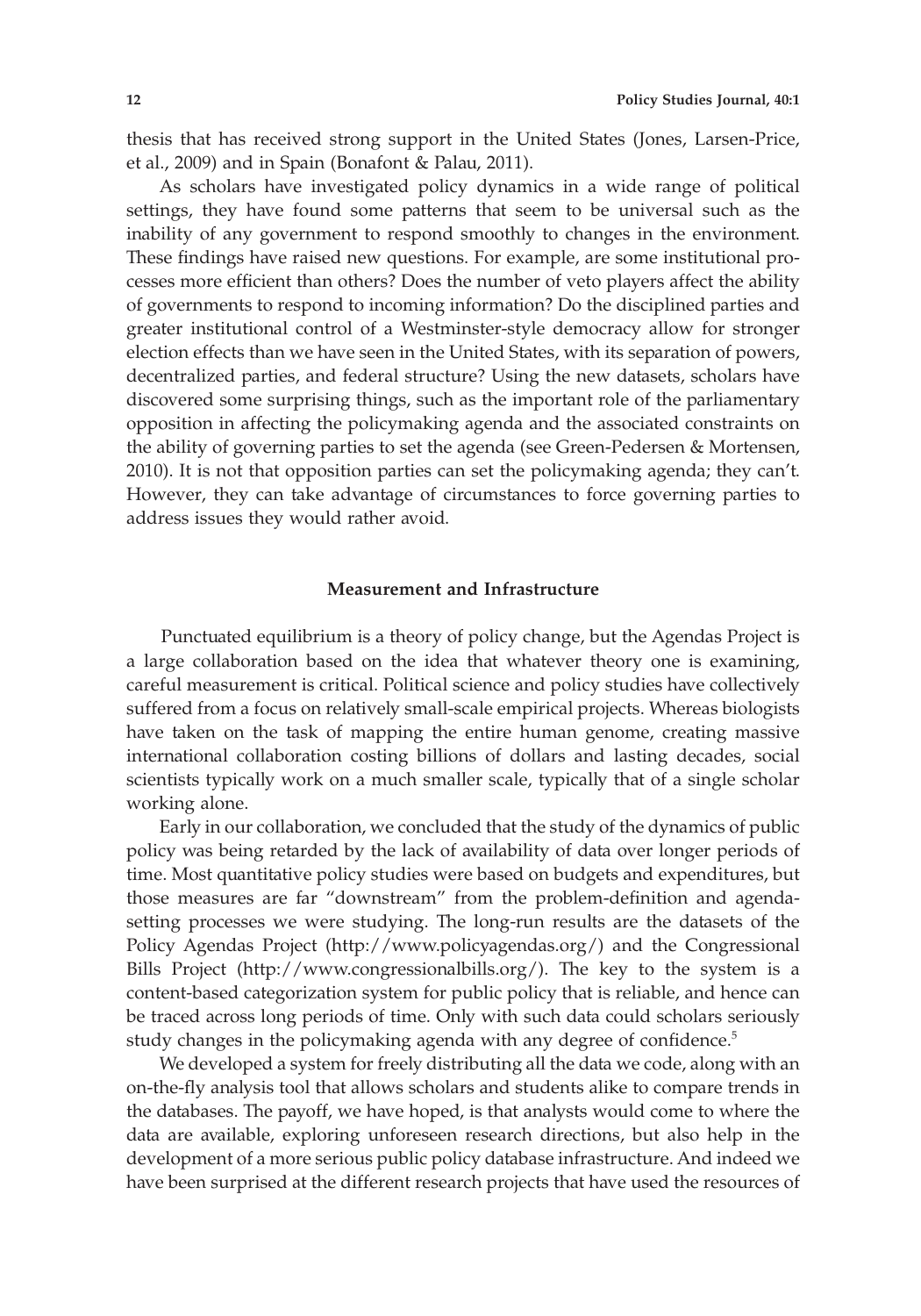the Policy Agendas Project (many are noted on our web site, and we invite researchers to let us know of projects that they have pursued using the data).

It is one thing to develop a model of politics, but quite another to provide the resources to test it in a variety of ways. It is in the confrontation with empirical observation that the analyst is forced to refine, improve, and perfect the theory. We have constantly been impressed at the fruitfulness of puzzling over data. Our initial forays into the comprehensive database that we developed on U.S. federal spending led us to look at each series one by one; we found no common pattern and no sensible overarching theory that could make sense of the wide range of trends we observed. From this failure came the theory of stick-slip dynamics, which helps explain not the individual cases but the overall pattern of spending changes. Many political scientists are wary of induction, but all scientific disciplines advance by a mixture of induction and deduction. Theories are confronted with data, and data are confronted with different theories. The two are so intertwined that we see the development of an infrastructure of measurement and observation to be absolutely central to the process of developing theory because one cannot advance without the other. Thus, punctuated equilibrium may not be the Agendas Project, and many users of the Agendas Project have no interest in testing any theory at all. However, we could not have developed the ideas that are central to our understanding of punctuated equilibrium without spending years and building the large international collaboration focused on measurement as we have done. It has been time well spent.

## **Qualitative Studies**

Much of the work that has come from the Agendas Project, especially that focusing on the distribution of budgetary changes (work that we believe has not only reinvigorated the study of budgeting, but also provided the most wide-ranging and convincing evidence for punctuated equilibrium outcomes across a variety of political institutions), has been almost exclusively quantitative. Our original contribution, *Agendas and Instability*, relied on quantitative assessments mixed with qualitative treatments, but in comparison to earlier agenda-setting studies, *Agendas and Instability* was more quantitative. In the years since then, there has been a flowering of many types of work, but perhaps the most influential has been more sophisticated in terms of analytic techniques. We applaud this, we have participated in this directly, and the resources made available through our Policy Agendas Project have made this possible indirectly.

However, we think it is incomplete. A full test of the implications of the theory of punctuated equilibrium will require more in-depth fieldwork-based studies of actual policy processes as these are worked out on the ground. Gary Goertz, among others, has stressed that a world full of complex interacting systems requires qualitative studies as well as quantitative ones. We should particularly be interested in cases that fall at the far ends of our empirical distributions. Did decision makers reached "outside of the box" in terms of the cognitive models that justify the policy change? Are they characterized by positive feedback processes? Do the cases in the central peak correspond to those where few alternatives were considered?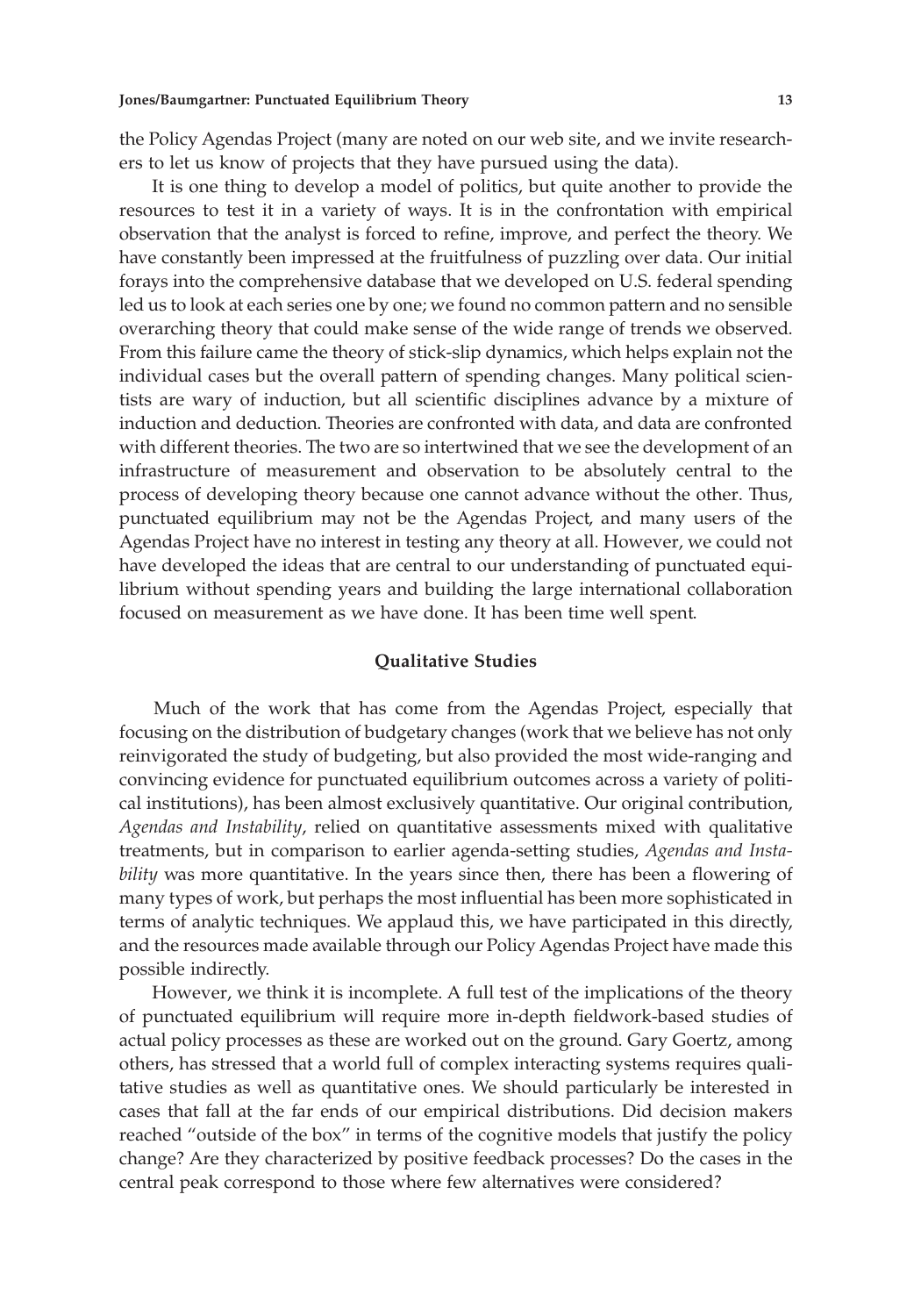Any number of behavioral elements of the model of cognitive friction that is at the core of our understanding of the causes of punctuated equilibrium could fruitfully be studied by interviews and process tracing using government documents. So far, such studies are rare. Perhaps this is a reflection on the state of the discipline, but we see too much of a divide by methodological approach. We have proposed a cognitive model of attention scarcity and postulated that it should be related to a stick-slip dynamic leading to a certain pattern of policy changes. This cognitive model could be judged by talking to those involved in the policy process, by reading the documents they produce, and by other means. The literature will be healthier, and the state of knowledge about punctuated equilibrium will move forward faster if we can integrate a wider range, including qualitative work, into assessing whether the processes we postulate are indeed at work in generating the outcomes that we document.

## **Fruitfulness: The Unpredictability of a Research Framework**

Interesting ideas tend to produce unpredictable results; indeed, that is what we mean by the fruitfulness of an approach. In observing the research that others have pursued using our original ideas as a springboard, including the articles in this special issue, we are continually surprised at the directions and findings that others have produced, and even the direction that our own research took after working out the original ideas.

So in putting together this special issue, we looked for articles that pressed the margins of the original PET formulation and had the potential for taking policy process studies in unexplored directions while nevertheless remaining within the general framework of attention allocation and large policy change.

David Prindle's extraordinary article sets the stage. Drawing on his impressive knowledge of evolutionary biology, policy process studies, and philosophy of science, Prindle's "Importing Concepts from Biology into Political Science: The Case of Punctuated Equilibrium" (2012) develops a strong case for the use of metaphorical thinking in the transference of ideas in science. Prindle's criterion for whether such a transfer is "Can it be made useful to us?" He claims that in the case of the policy process version of punctuated equilibrium, "The answer was a resounding 'Yes'." He shows how the concept has morphed into new directions, most of which he finds exciting. However, Prindle adds two cautions. One is a suggestion that the term might best be labeled "punctuated incrementalism," which is certainly more descriptive of the policymaking process. Second, he points to difficulties in integrating the mechanistic analogies common in our work (and in much of political science)—including friction models, stick-slip dynamics, and even punctuated equilibrium itself—into its human choice foundations. "(A)lthough Jones and Baumgartner have explicitly grounded their version of the theory in the human struggle over meaning, they have never frontally addressed the issue of how such a model can translate human choices into mechanical outcomes without losing the symbolic and emotional processing that is its substance." This is a powerful critique indeed that all of us working in the field should take seriously.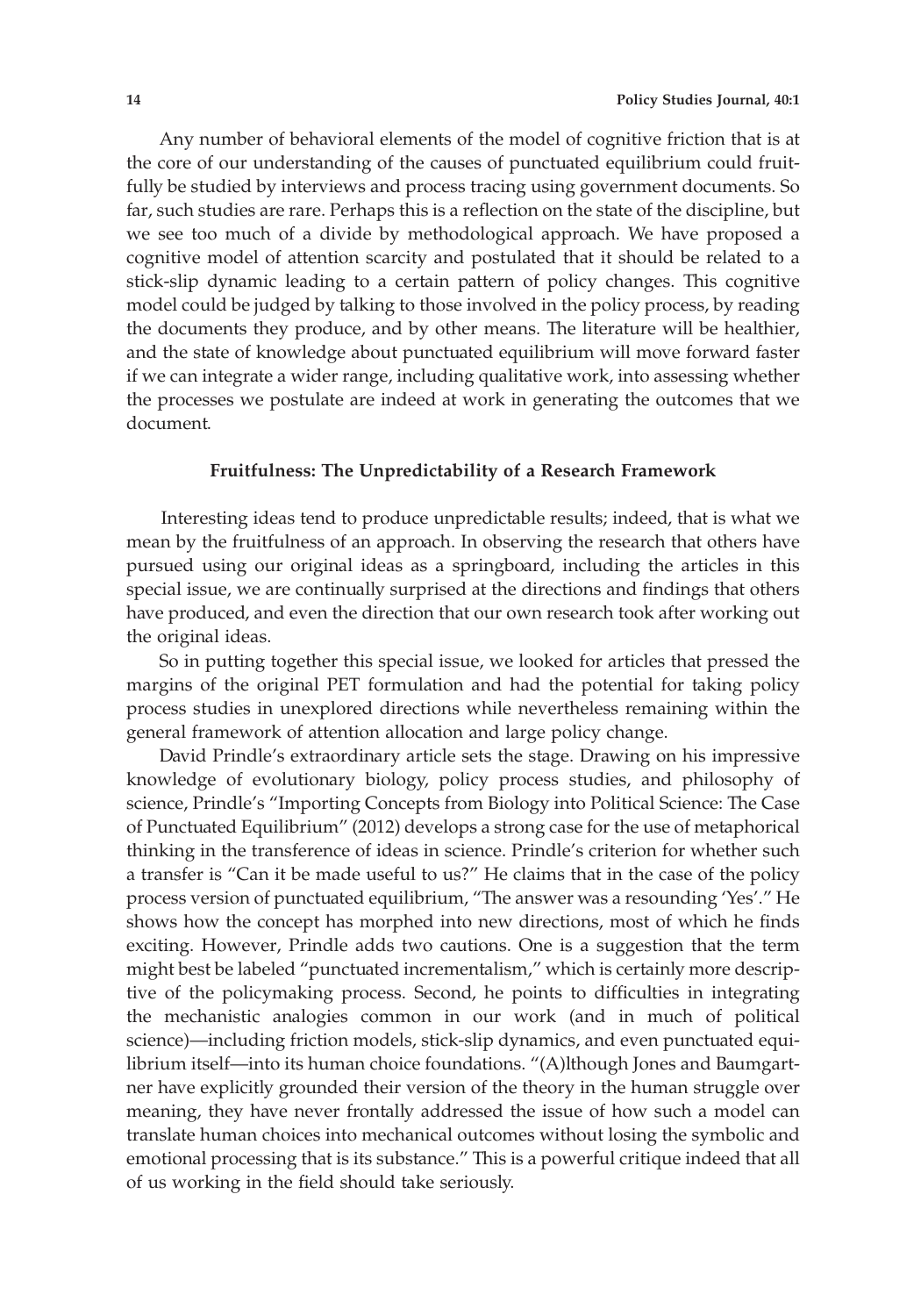In "The Tortoise or the Hare: Incementalism, Punctuations, and Their Consequences," Christian Breunig and Chris Koski (2012) examine U.S. state budget processes to assess the long-run budgetary consequences of budget incrementalism versus budget punctuations. These two scholars have examined the causes of budgetary punctuations earlier in the pages of the *Policy Studies Journal*; now in an imaginative research design, they examine their consequences. They show that some states and some budgetary categories experience more budgetary punctuations than others and that more punctuated patterns are associated with lower long-term growth rates. The authors think that these differences are due to the manner in which budgetary systems allocate attention—more regular attention leading to more regular growth but fewer punctuated cutbacks.

The European Council, consisting of the heads of state or government of the member nations, its own president, and the president of the European Commission is the primary agenda-setting body for the European Union for macropolitical actions. In their contribution to this special issue, "Policy Punctuations and Issue Diversity on the European Council Agenda," Petya Alexandrova, Marcello Carammia, and Arco Timmermans (2012) analyze all Council Conclusions issued from 1975 to 2010. The authors content-coded these documents using a modified version of the U.S. Policy Agendas Project coding protocol. Using several of the tools developed for analyzing large-scale policy changes in the United States, the authors show that the council agenda became more diverse over time, displayed the characteristic pattern of high kurtosis associated with abrupt shifts in policy direction but also displayed an episodic oscillation over time.

In "What are Policy Punctuations? Large Changes in the Legislative Agenda of the UK Government, 1911–2008", Peter John and Shaun Bevan (2012) use data from the United Kingdom Policy Agendas Project and qualitative historical evidence to study differences in major changes in legislation that occurred during the last 97 years. They isolate three kinds of punctuated policy change: those that are combinations of activities that are not well-connected; those that are connected policy initiatives but are not particularly salient to the press and mass publics; and those transformative changes that capture the attention of the public and the media. This work, along with the contribution of Alexandrova, Carammia, and Timmermans (2012), demonstrates the utility of starting with a general framework based in how governments process information and using databases coded via a similar content system. This allows direct comparisons of policy output patterns across varying political institutions.

Michelle Wolfe, in "Putting on the Brakes or Pressing on the Gas: The Media and Public Policy" (2012), makes a major contribution in our conceptualization of the role of the media in policy change. While *Agendas and Instability* views the role of the media as potentially disruptive of policy subsystems, Wolfe notes that in many cases the media can provide stability and communication among linked actors in the subsystem. In such cases, media attention can slow down policy change by raising attention and provoking countermobilization by supporters of the existing policy arrangement. Using an event history approach, Wolfe studies lawmaking in the 109th Congress and finds that increased media coverage slows down the time from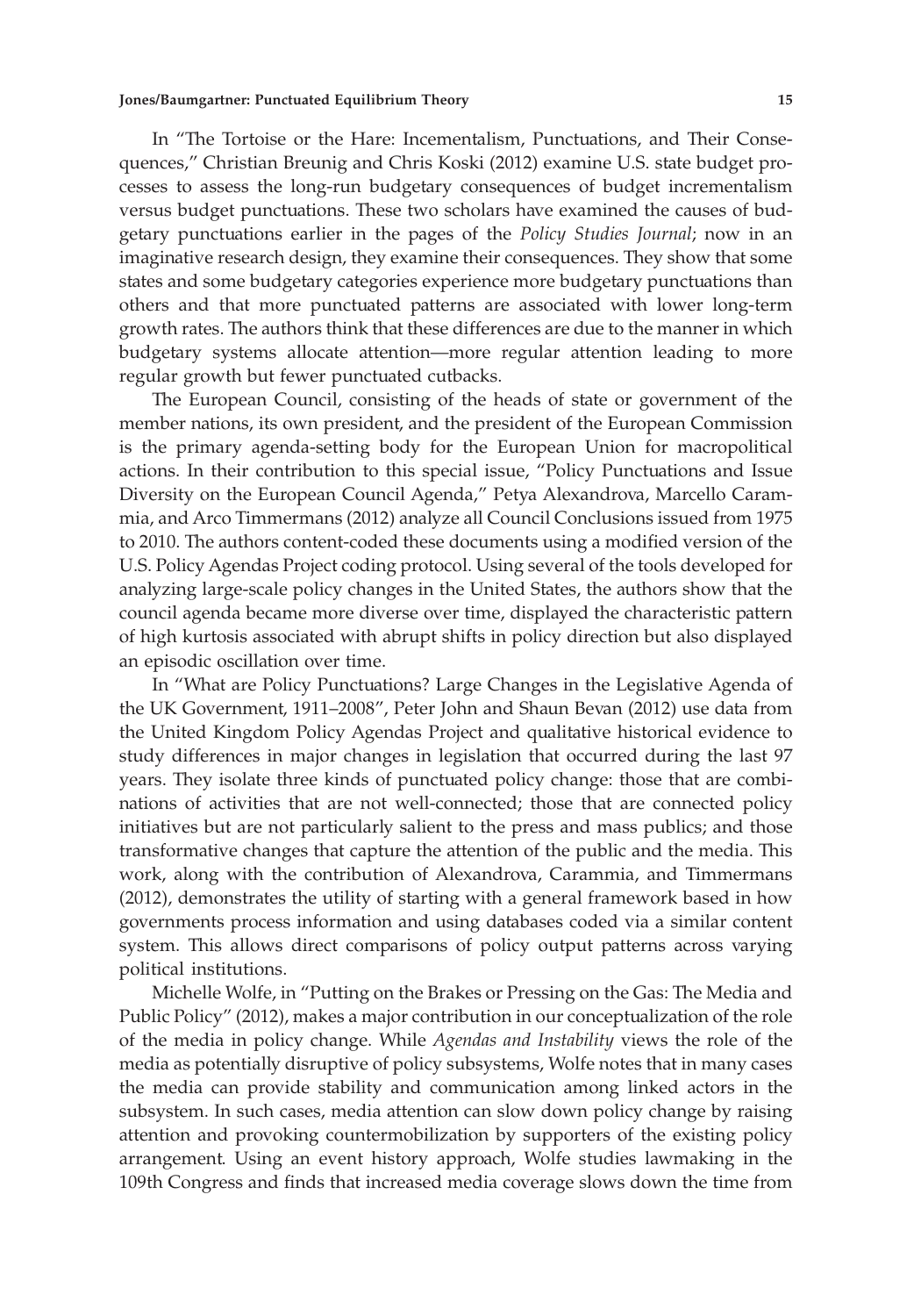bill introduction to passage. Media coverage may aid in accessing the agenda but retard actually getting things done.

One implication of this research is for policy scholars to begin to think in terms of conditional probabilities: P(A) is the probability that an issue accesses the policymaking agenda—that is, a bill is introduced;  $P(L|A)$  is the probability that a bill becomes a law given that it is on the agenda (which is necessary but not sufficient). We might hypothesize that  $P(A)$  is directly related to media coverage, but that  $P(L|A)$  is inversely related to coverage.

Graeme Boushey, in his contribution to this volume entitled "Punctuated Equilibrium Theory and the Diffusion of Innovations" (2012) is also interested in what circumstances move different policies through the policy process at different speeds. Boushey first develops the connection between the diffusion dynamics and the positive and negative feedback effects so critical in punctuated equilibrium. He then studies the diffusion of 81 policies in the American states, using a Bass Diffusion Model, an approach that allows him to differentiate diffusion processes caused by common external events from those that are caused by internal mimicking dynamics. Boushey is able to tie the speed of policy diffusion to the nature of the policy through the particular pattern of parameter estimates from the Bass Model. He finds that the federal government encourages rapid diffusion, but its involvement produces a different pattern from other rapid diffusion such as policy outbreaks generated by positive feedback processes. The Bass Model allows him to differentiate between rapid diffusion prompted by federal coercion from that generated state policy mimicking. It also identifies incremental diffusion patterns. As a consequence, Boushey's approach moves us toward a more complete theory of policy diffusion.

Heather Larsen-Price's "The Right Tool for the Job: The Canalization of Presidential Policy Attention by Policy Instrument" (2012) uses the tools of modern policy process theory to reconceive the role of the president in the policy process. Do presidents coordinate their use of policy instruments—that is, proposing laws, issuing executive orders, making speeches, and presenting the government's position in court cases? To examine this, Larsen-Price codes new datasets on presidential messages, Solicitor General Briefs, according to the Policy Agendas Protocol (having already been responsible for the Executive Orders and dataset), allowing her to do the comparisons across policy issues that are necessary to discern policy coordination. She finds some evidence of coordination but only when attention to the issue is high.

Jeff Worsham and Chaun Stores, in "Pet Sounds: Subsystems, Regimes, Policy Punctuations, and the Neglect of African American Farmers, 1935–2006" (2012) is the only article in this special issue to return to the policy subsystems basis of *Agendas and Instability*. Worsham and Stores show exactly how resistant some policy arrangements can be to national political trends. They study the resistance of the agricultural policy subsystem to the civil rights "policy regime" at the macropolitical level. For nearly seven decades, agricultural policymakers refused the demands of black farmers for compensation for the wrongs done by past government policy. Dominance of the agricultural subsystem by Southern congressmen and agenda crowding after their influence faded, account for the power of the resistance.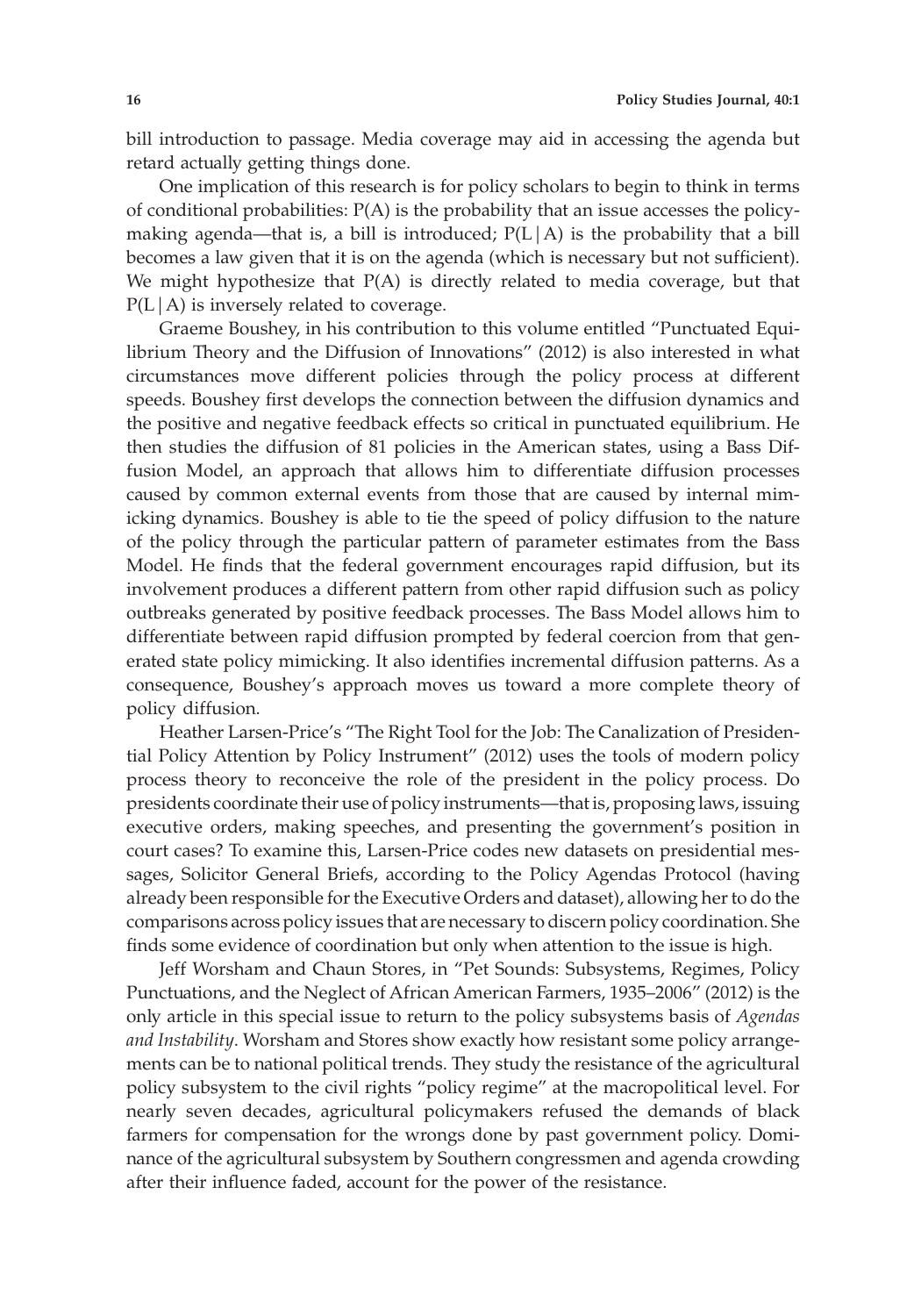Each of the topics of the special issues of PSJ has concentrated on a different aspect of the policy process. IAD centers on the rules of governance, how they are established, and the consequences they have. ACF focuses on the belief systems of actors, how they generate coalitions, and the consequences for governance. PET centers on the collective allocation of attention to disparate aspects of the policy process, and how shifts in attention can spawn large changes in policymaking. One of the major challenges as we move forward is to think about how these different perspectives interact with one another, with an aim not necessarily to integrate them but to generate new hypotheses and research directions (see Worsham, 2006).

**Bryan D. Jones** is the J.J. "Jake" Regent's Chair in Congressional Studies at the University of Texas at Austin.

**Frank R. Baumgartner** is the Richard J. Richardson Distinguished Professor of Political Science at the University of North Carolina at Chapel Hill.

#### **Notes**

We appreciate comments from David Prindle on an earlier draft.

- 1. It is important to note that information can indicate that government ought to do less, not more, in a particular policy area.
- 2. We do not deny the existence of private information or its role in politics; it is just that this information is often not germane to policy priorities, although it may well shape the nature of potential solutions.
- 3. This section relies on the discussion in Jones et al. (2009).
- 4. There are of course other reasons for leptokurtic policy distributions than the classic punctuated equilibrium dynamic. Punctuated equilibrium implies leptokurtic budgets but the opposite is not strictly true. However, pure incrementalism is strictly eliminated as an explanation.
- 5. We have discussed the logic of our classification system elsewhere in some detail. See Baumgartner, Jones, and Wilkerson (2002), Baumgartner et al. (2011).

### **References**

- Alexandrova, Petya, Marcello Carammia, and Arco Timmermans. 2012. "Policy Punctuations and Issue Diversity on the European Council Agenda." *Policy Studies Journal* 40 (1): 694–88.
- Arrow, Kenneth. 1951. *Social Choice and Individual Values*. New York: John Wiley and Sons.
- Baumgartner, Frank R., and Bryan D. Jones. 2002. "Positive and Negative Feedback in Politics." In *Policy Dynamics*, ed. Frank R. Baumgartner, and Bryan D. Jones. Chicago: University of Chicago Press, 3–28.
- ———. [1993] 2009. *Agendas and Instability in American Politics*, 2nd ed. Chicago: University of Chicago Press.
- Baumgartner, Frank R., Suzanna L. De Boef, and Amber E. Boydstun. 2008. *The Decline of the Death Penalty and the Discovery of Innocence*. New York: Cambridge University Press.
- Baumgartner, Frank R., Martial Foucault, and Abel François. 2009. "Public Budgeting in the French Fifth Republic: The End of La République Des Partis? *West European Politics* 32 (2): 404–22.
- Baumgartner, Frank R., Sylvain Brouard, Christoffer Green-Pedersen, Bryan D. Jones, and Stefaan Walgrave, ed. 2011. "The Dynamics of Policy Change in Comparative Perspective." *Comparative Political Studies* 44.
- Baumgartner, Frank R., Bryan D. Jones, and John Wilkerson. 2002. "Studying Policy Dynamics." In *Policy Dynamics*, ed. Frank R. Baumgartner, and Bryan D. Jones. Chicago: University of Chicago Press, 29–46.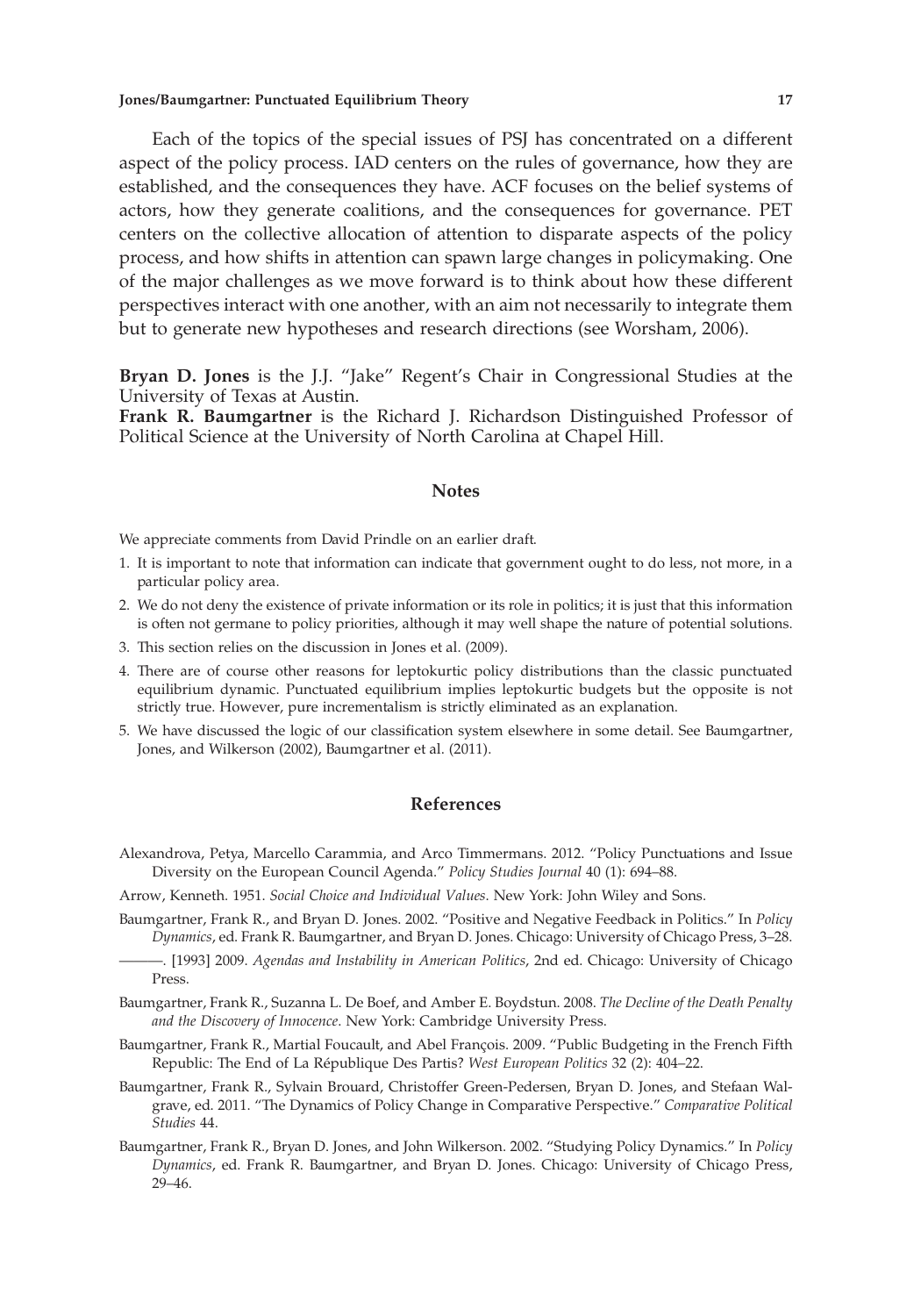———. 2011. "Comparative Studies of Policy Dynamics." *Comparative Political Studies* 44 (8): 947–72.

Black, Duncan. 1958. *The Theory of Committees and Elections*. Cambridge: Cambridge University Press.

Bonafont, Laura Chaqués, and Anna M. Palau. 2011. "Assessing the Responsiveness of Spanish Policymakers to the Priorities." *West European Politics* 34: 706–30.

Boushey, Graeme. 2010. *Policy Diffusion Dynamics in America*. Cambridge: Cambridge University Press.

- ———. 2012. "Punctuated Equilibrium Theory and the Diffusion of Innovations." *Policy Studies Journal* 40 (1): 127–46.
- Breunig, Christian, and Chris Koski. 2012. "The Tortoise or the Hare? Incrementalism, Punctuations, and Their Consequences." *Policy Studies Journal* 40 (1): 45–67.
- Burnham, Walter. D. 1970. *Critical Elections and the Mainsprings of American Politics*. New York: WW Norton.
- Cobb, Roger, and Charles D. Elder. 1972 (1983). *Participation in American Politics*. Baltimore: Johns Hopkins University Press.
- Cohen, Michael, James March, and Johan Olsen. 1972. "A Garbage Can Model of Organizational Choice." *Administrative Science Quarterly* 17: 1–25.
- Érdi, Peter. 2008. *Complexity Explained*. Berlin: Springer.
- Fenno, Richard. 1966. *The Power of the Purse*. Boston: Little, Brown.
- Green-Pedersen, Christoffer, and Peter B. Mortensen. 2010. "Who Sets the Agenda and Who Responds to It in the Danish Parliament?" *European Journal of Political Research* 40 (2): 257–81.
- Howlett, Michael, and Andrea Migone. 2011. "Charles Lindblom Is Alive and Well and Living in Punctuated Equilibrium Land." *Politics and Society* 30: 53–62.
- John, Peter, and Shaun Bevan. 2012. "What Are Policy Punctuations? Large Changes in the Legislative Agenda of the UK Government, 1911–2008." *Policy Studies Journal* 40 (1): 89–107.
- Jones, Bryan D. 1994. *Reconceiving Decision-Making in Democratic Politics*. Chicago: University of Chicago Press.
- ———. 2001. *Politics and the Architecture of Choice*. Chicago: University of Chicago Press.
- ———. 2003. "Bounded Rationality in Political Science: Lessons from Public Administration." *Journal of Public Administration Theory* 13: 395–412.
- Jones, Bryan D., and Frank R. Baumgartner. 2005. *The Politics of Attention*. Chicago: University of Chicago Press.
- Jones, Bryan D., Frank R. Baumgartner, and James L. True. 1996. "The Shape of Change: Punctuations and Stability in US Budgeting, 1947–96." Paper presented at the Midwest Political Science Association, Chicago, IL.
- Jones, Bryan D., Frank R. Baumgartner, Christian Breunig, Christopher Wlezien, Stuart Soroka, Martial Foucault, Abel Francois, Christoffer Green-Pederson, Chris Koski, Peter John, Peter Mortensen, Frederic Varone, and Steffan Walgrave. 2009. "A General Empirical Law of Public Budgets: A Comparative Analysis." *American Journal of Political Science* 53: 855–73.
- Jones, Bryan D., Heather Larsen-Price, and John Wilkerson. 2009. "Representation and American Governing Institutions. 2009." *Journal of Politics* 71: 277–90.
- Jones, Bryan D., Tracy Sulkin, and Heather Larsen. 2003. "Policy Punctuations in American Political Institutions." *American Political Science Review* 97: 151–70.

Kingdon, John. 1984. *Agendas, Alternatives, and Public Policies*. New York: Longman Classics.

- Krehbiel, Keith. 1998. *Pivotal Politics*. Chicago: University of Chicago Press.
- Larsen-Price, Heather A. 2012. "The Right Tool for the Job: The Canalization of Presidential Policy Attention by Policy Instrument." *Policy Studies Journal* 40 (1): 147–68.

Lindblom, Charles. 1959. "The Science of "Muddling Through." *Public Administration Review* 19: 79–88.

Lowi, Theodore. 1969. *The End of Liberalism*. New York: W.W. Norton.

Mandelbrot, Benoit. 1963. "The Variation of Certain Speculative Prices." *Journal of Business* 36: 294–419.

———. 1997. *Fractals and Scaling in Finance*. New York: Springer.